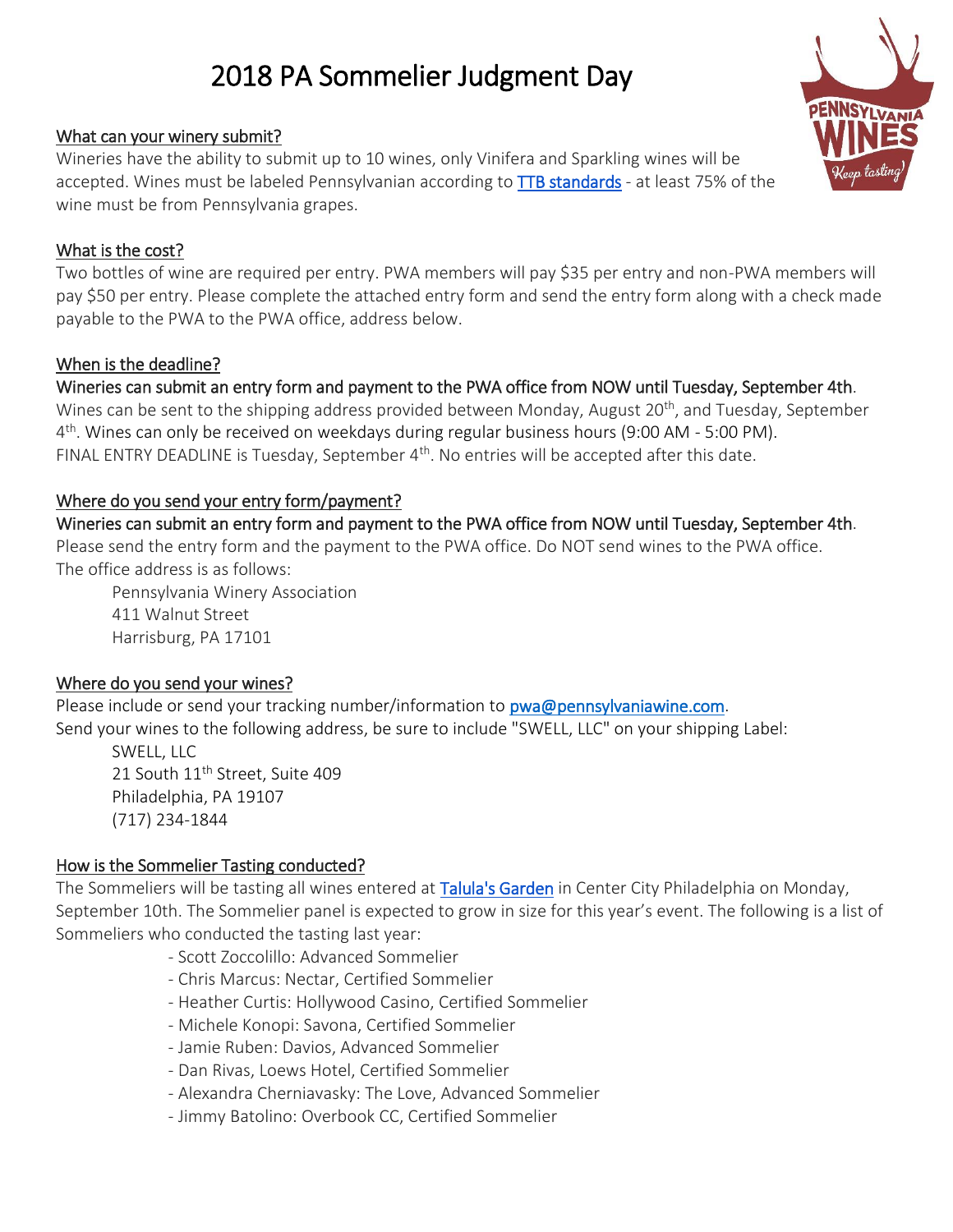#### What is expected if my wines are part of the top 10/honorable mentions?

Details about a media event are forthcoming. The top 10 wines, as well as honorable mentions, will be invited to an event with Sommeliers and media. This event will be an intimate gathering where the Best Red, Best White, and Best overall will be revealed.

#### What was the media coverage from the 2017 event?

The following are links to articles written due to the 2017 Sommelier Judgment Day event:

- [Forbes, 10 American Wines for The Thanksgiving Table](https://www.forbes.com/sites/brianfreedman/2017/11/21/ten-american-wines-for-the-thanksgiving-table/#c8d837e65bb3)
- [Lancaster Online, Mount Joy wine makes Forbes' 10 American wines for Thanksgiving List](https://lancasteronline.com/features/food/mount-joy-wine-makes-forbes-american-wines-for-thanksgiving-list/article_04410fcc-cefe-11e7-b8ef-6ba6350f792c.html)
- [Lehigh Valley Style, Grape Expectations: The PA Sommelier Judgment Day](http://lehighvalleystyle.com/food/drinks/grape-expectations-the-pa-sommelier-judgment-day/)
- [The Town Dish, PA Winery Association Hosts Sommelier Judgment Day at Nectar to Pick Top 3 Pennsylvania Wines](https://www.thetowndish.com/news/2017/pa-winery-association-hosts-sommelier-judgment-day-at-nectar-to-pick-top-3-pennsylvania-wines/)
- [Palate Press, The State of PA Wine](http://palatepress.com/2017/07/wine/pennsylvania-wine/)
- [How many wineries do you know on the list of PA Sommelier Judgment Day finalists?, PennLive](http://blog.pennlive.com/wine/2017/06/final_wrapup_on_pa_sommelier_judgment_day.html)
- Little-[known Pa. winery wines 'best white' award with Albariño](http://blog.pennlive.com/wine/2017/06/maple_springs_wins_best_white_wine_with_albarino.html), PennLive